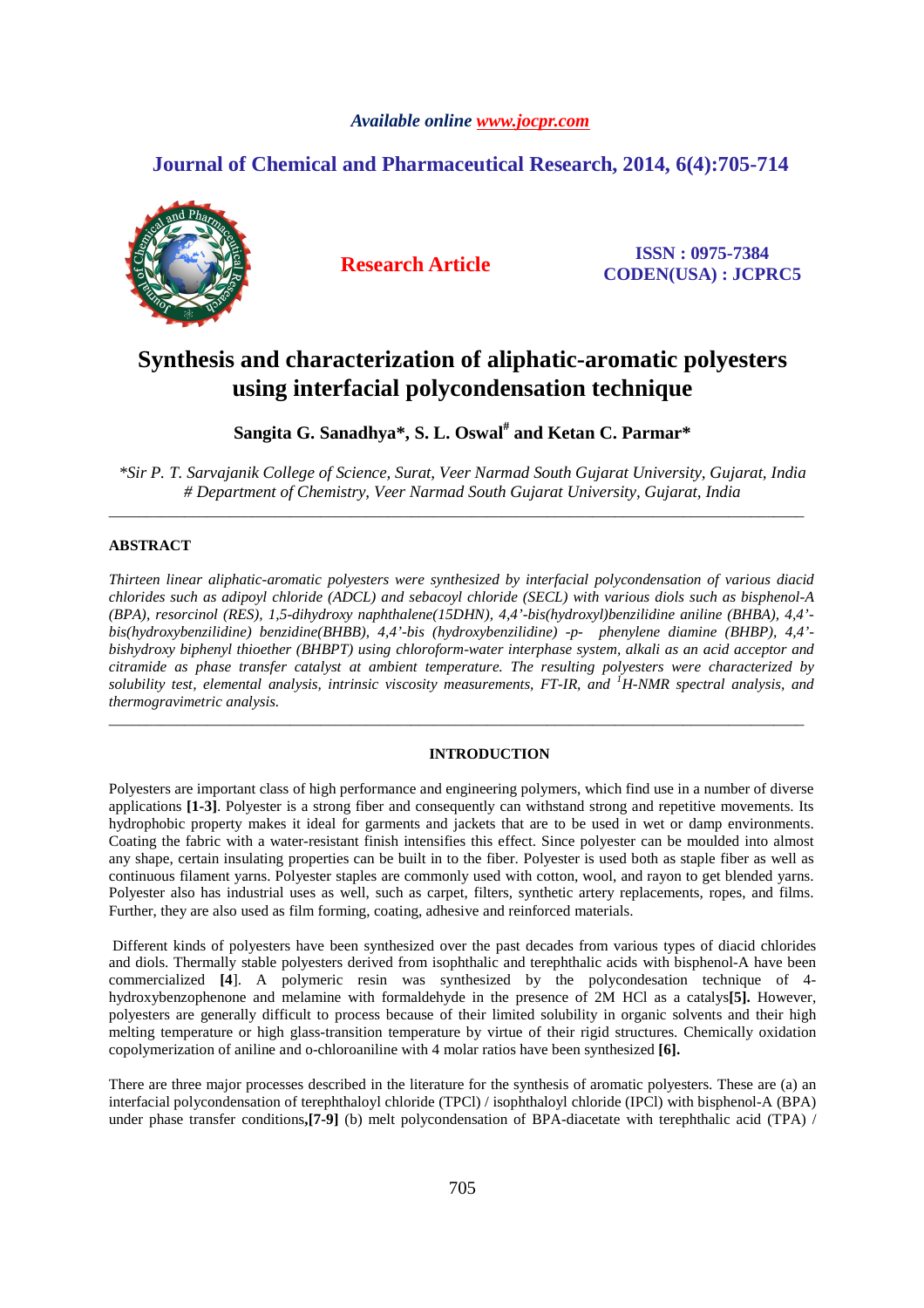isophthalic acid (IPA) in the presence of a catalyst**[10-12]**, and (c) melt polycondensation of diphenyl terephthalate (DPT) / diphenyl isophthalate (DPI) with BPA in the presence of a catalyst. Because phase-transfer-catalysed polycondensation or interfacial polycondensation (IPC) is known to be useful on the synthesis of general aromatic polyesters and their analogs, this method has been employed by many investigators. The polyesters so obtained are in good yield with high molecular weights. Further the range of the polymers prepared is greater. The study has focuses on the silicate systems in artificial mineralized water, the micro-topography pictures of the silica scales were observed in different solutions **[13]** The IPC is a rapid polymerization process at the interface between water containing difunctional intermediate and an inert immiscible organic solvent containing a complementary difunctional reactant. In light of this, the IPC technique with stirring has been selected in the present work for the synthesis of polyesters formed from various types of aliphatic and aromatic diacid chlorides and different types of aromatic diols. Homopolymer of methyl methacrylate (MMA) and its copolymer using different compositions of styrene and 1-decene were synthesized **[14].**

*\_\_\_\_\_\_\_\_\_\_\_\_\_\_\_\_\_\_\_\_\_\_\_\_\_\_\_\_\_\_\_\_\_\_\_\_\_\_\_\_\_\_\_\_\_\_\_\_\_\_\_\_\_\_\_\_\_\_\_\_\_\_\_\_\_\_\_\_\_\_\_\_\_\_\_\_\_\_*

Thus, the growth and expansion of polyester work, both basic and applied over the past few decades has been enormous. In an attempt to synthesize new polyesters by condensation of aliphatic and aromatic diacids or diacid chloride with aromatic diols with or without liquid crystalline structure, the present work was undertaken.

### **EXPERIMENTAL SECTION**

#### *Materials*

*Dicarboxylic Acids:* Adipic acid (ADA) and sebasic acid (SEA) from SRL, Mumbai were used as received. Cyanuric chloride was obtained from ATUL, Valsad, having purity better than 98 mol% and was further purified by crystallization from pure benzene (mp 146ºC). β-Naphthylamine was obtained from Polypharm and phydroxybenzaldehyde, p-aminophenol, benzidine, and p-phenylenediamine from SRL, Mumbai of purity better than 99% were used as received. Citramide (cityltriethylammoniumbromide) (SRL, Mumbai, extra-pure 99%) was used as received. Thionyl chloride, pyridine, ethanol, chloroform, methanol, acetone, sodium hydroxide, sodium bicarbonate, sulphuric acid, hydrochloric acid, etc. were good quality laboratory reagents and used after appropriate purification and distillation if required.

*Acid Chloride Monomers:* Adipoyl chloride (ADCl) and sebacyl chloride (SECl) were synthesized from the condensation reaction of their corresponding dicarboxylic acids with excess of thionyl chloride, in the presence of few drops of pyridine as a catalyst. They were purified by crystallization with n-hexane.

*Aromatic Diol Monomers:* Bisphenol-A (BPA) was obtained from Fluka, Switzerland, puris having purity > 97%. It was repeatedly crystallized from 50% aqueous acetic acid. The crystals were filtered thoroughly, washed with water and dried. It was used after recrystallization from benzene (mp 156º C). Resorcinol (RES) was obtained from SRL, Mumbai having purity better than 99%. It was purified by recrystallization from rectified spirit.

4,4'-Bishydroxy biphenyl thio ether (BHBPT) was obtained from United Phosphorous Ltd., Vapi, having purity better than 98% was used as received. The <sup>1</sup>H-NMR (Figure 1, CDCl<sub>3</sub>, 250 MHz, TMS,  $\delta$  ppm) for BHBPT:  $\delta$  6.70-6.74 (d, 4H, ortho- to -OH), 7.10-7.13 (d, 4H, ortho- to -S-), 9.39 (s, 2H, -OH).

1,5-Dihydroxynaphthalene (15DHN) was obtained from ATIC, Valsad, having a purity > 92% and was further purified by crystallization from ethanol (mp 195ºC).

4,4'-Bis(hydroxy)benzilidene aniline (BHBA) was synthesized from reaction of p-hydroxybenzaldehyde and paminophenol. Ethanolic solution of p-hydroxybenzaldehyde (1.2 g, 0.01 mol) mixed with ethanolic solution of pamino phenol (1.09 g, 0.01 mol) was refluxed in water-bath for 2-3 hrs. The reaction mixture was poured in to crushed ice. The yellow precipitate separates out; it was filtered, washed with methanol and distilled water and dried (mp 194°C). FTIR (KBr, cm<sup>-1</sup>) 3426 (broad O-H), 1615 (-CH=N), 1588 and 1510 (-C=C aromatic). <sup>13</sup>C-NMR (Figure 2, DMSO-d6, TMS) δ ppm: 155.4-157.9 (C1, -C-OH), 115.2-117 (C2 & C8, ortho- to –OH), 128.4-128.7 (C3, ortho- to –CH=N), 130.1-132 (C4, -C-CH=N), 160-163.2 (C5, -CH=N), 122-122.4 (C6, -C-N=HC), 125.4 (C7, ortho- to –N=CH), 143.1-148.4 (C9, -C-OH).

4,4'-Bis(hydroxybenzilidene) benzidine (BHBB) was synthesized from reaction of p-hydroxybenzaldehyde and benzidine. Ethanolic solution of p-hydroxybenzaldehyde (2.4 g, 0.02 mol) mixed with ethanolic solution of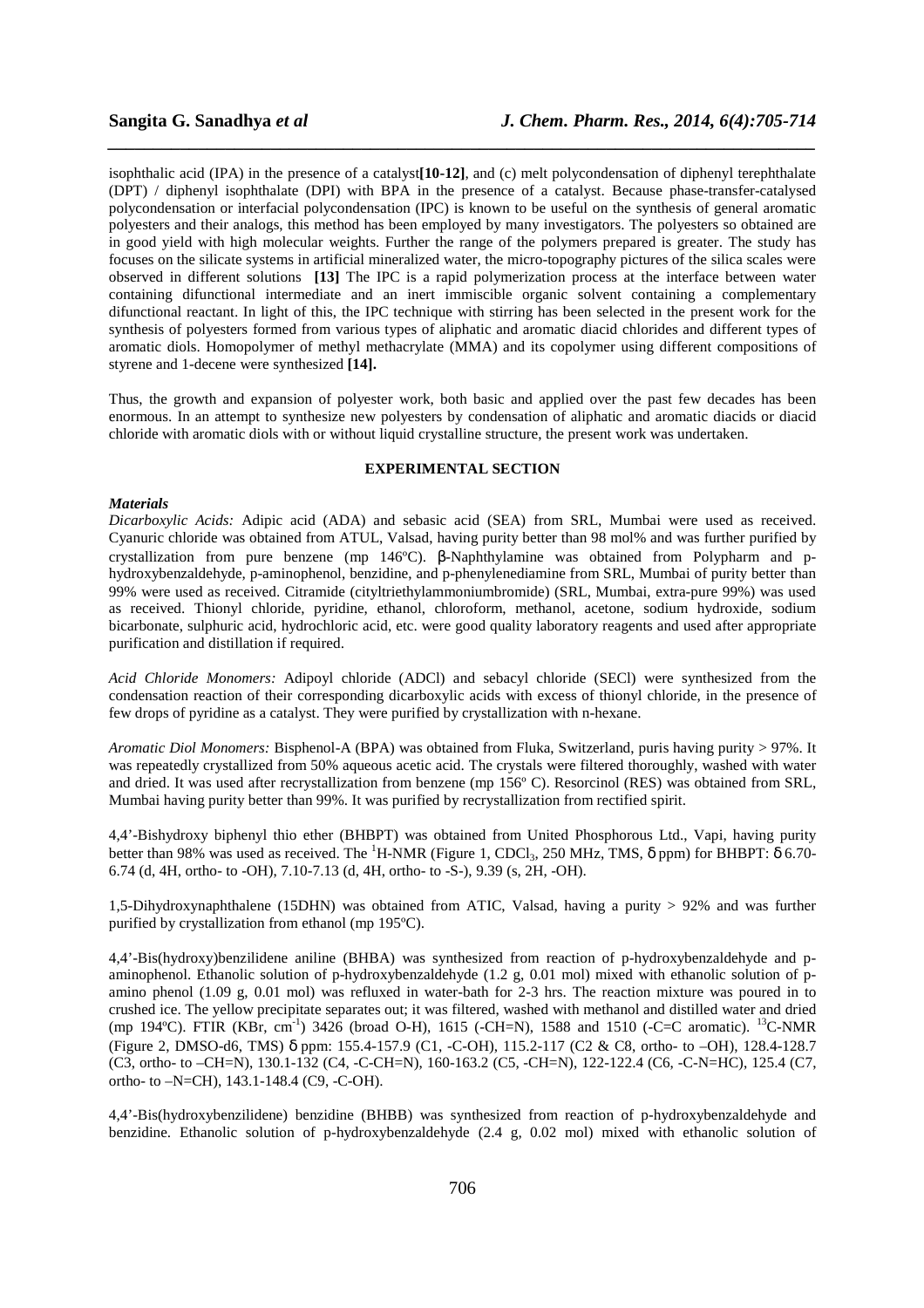benzidine (1.84 g, 0.01 mol) was refluxed in water-bath for 2-3 hrs. The reaction mixture was poured in crushed ice. The yellow precipitate separates out. It was filtered, washed with methanol and distilled water and dried. FTIR  $(KBr, cm^{-1})$  3426 (broad O-H stretch), 1606 (-CH=N), 1594, 1510 and 1451 (-C=C- aromatic). <sup>1</sup>H-NMR (Figure 3,.DMSO-d6, 90 MHz, TMS) δ ppm 8.4 (d, 2H, 2CH=N), 6.60-6.95 (m, 4Ar-H, ortho to -OH), 7.15-7.50 (m, 4Ar-H, ortho to phenyl), 7.65-7.85 (m, 8Ar-H, ortho to azomethine and amino). <sup>13</sup>C-NMR (Figure 4, DMSO-d6, TMS) δ ppm: 146.7-150.9 (C1, -C-OH), 114.2-115.5 (C2, ortho- to –OH), 127-127.6 (C3, ortho- to –CH=N), 130.5-130.6 (C4, -C-CH=N), 158.9-160.6 (C5, -CH=N), 128.7 (C6, -C-N=HC), 121.3-121.5 (C7, ortho- to –N=CH), 125.8-126.8 (C8, ortho- to –Ph), 136.6-137.9 (C9, -C-Ph).

*\_\_\_\_\_\_\_\_\_\_\_\_\_\_\_\_\_\_\_\_\_\_\_\_\_\_\_\_\_\_\_\_\_\_\_\_\_\_\_\_\_\_\_\_\_\_\_\_\_\_\_\_\_\_\_\_\_\_\_\_\_\_\_\_\_\_\_\_\_\_\_\_\_\_\_\_\_\_*

4,4'-Bis(hydroxy benzilidine) p-phenylenediamine (BHBP) was synthesized from reaction of phydroxybenzaldehyde and p-phenylenediamine. Ethanolic solution of 2.44 g (0.02 mol) p-hydroxybenzaldehyde and ethanolic solution of 1.10 g (0.01 mol) p-phenylenediamine were mixed and refluxed in water-bath for 2-3 hrs. The reaction mixture was poured in crushed ice. The yellow precipitate separates; it was filtered, washed with methanol and distilled water and dried. The product was purified by reprecipitations from chloroform-methanol (Yield 81%, mp 260°C). The FT-IR: 3426 (broad O-H stretch), 1602 (-CH=N), 1591, 1513 and 1444 (-C=C aromatic). <sup>13</sup>C-NMR (Figure 5, DMSO-d6, TMS, δ ppm): 149.2 (C1, -C-OH), 114.5-115.6 (C2, ortho- to –OH), 129.7-130.5 (C3, ortho- to –CH=N ), 132 (C4, -C-CH=N), 159 - 160.5 (C5, -CH=N ), 121.7 (C6, -C -N=HC), 127.6-128.1 (C7, ortho- to –N=CH).

### *Measurements*

Elemental analysis for all polyesters, C, H and N were estimated by "Carlo Erba Elemental Analyzer".FT-IR spectra of all polymer samples have been scanned in KBr pellet on Perkin-Elmer RX2, IR spectrometer by KBr pellet technique. The <sup>1</sup>H-NMR spectra were taken in DMSO- $d_6$  as a solvent on Bruker DPX-200 Spectrometer at 200 MHz (RSIC, CDRI, Lucknow) with a sweep time of 10 minutes at room temperature. The internal reference used was TMS. The <sup>13</sup>C-NMR spectra were also taken in DMSO-d<sub>6</sub> solvent using Bruker DRX-300 Spectrometer at 300 MHz (RSIC, CDRI, Lucknow). The viscosity measurements were carried out in DMF at  $30\pm0.2^{\circ}$ C, using an Ubbelohde suspended-level viscometer. The thermogravimetric analysis was made with the Mettler TA-4000 system, incorporating TG-50 thermobalance and TA-11 microprocessor. The measurements were recorded in air at a heating rate  $10^{\circ}$ C/min. in N<sub>2</sub> atmosphere.

#### **Conditions for polyester synthesis**

In the present investigation interfacial polycondensation of diacid chloride with aromatic diol is used. It has been observed that the polymerization reaction is influenced by solvent system, and catalytic and surfactant additives. The choice of the organic solvent is critical since it affects several other polymerization factors such as the potential partition of reactants between the two phases, the diffusion of the reactants, reaction rate and the solubility, swelling or permeability of the growing polymer. Chloroform/water interface system has been employed for similar polymerization of this type. The polar aqueous phase contains enough NaOH to dissolve BPA completely as the active phenolate ion, leaving as little as possible undissociated BPA, which could be extracted by the organic phase. The non-polar chloroform phase is an excellent solvent for ADCl and oligomer formed in reaction, although not for polymer of high molecular weight. Two possible side reactions are the alkaline hydrolysis of -OH and dichlorocarbene formation by the action of aqueous NaOH/chloroform. The low solubility of ADCl in water serves to prevent it from hydrolysis by the alkali. Moreover, very slow rate of the side reactions, as compared to the polycondensation insure that neither the course of polymerization nor the hydrolysis are adversely affected.

## *Effect of Catalytic and Surfactant Additives*

The surface-active agent is known to enhance the degree of polymerization in the interfacial production of polymer. This enhancement is brought about by improved mechanical mixing, increased interfacial area and consequently increased contact of the reactants, the degree of enhancement is expected to depend on the nature of the additive and indeed the use of emulsifier has been the subject of optimization of studies. Sometimes IPC, as type of nucleophilic displacement, are carried out with phase transfer catalyst generally small symmetric quaternary ammonium cations. It has been suggested that both surfactant and catalytic functions could be combined through the use of cationic surfactants, which as quaternary ammonium compounds, could also used in transfer of monomer between phases. Earlier work has indicated a higher molecular weight of the product when amount of cationic surfactant was used. In the present case we have used citramide as a cationic surfactant and phase transfer catalyst.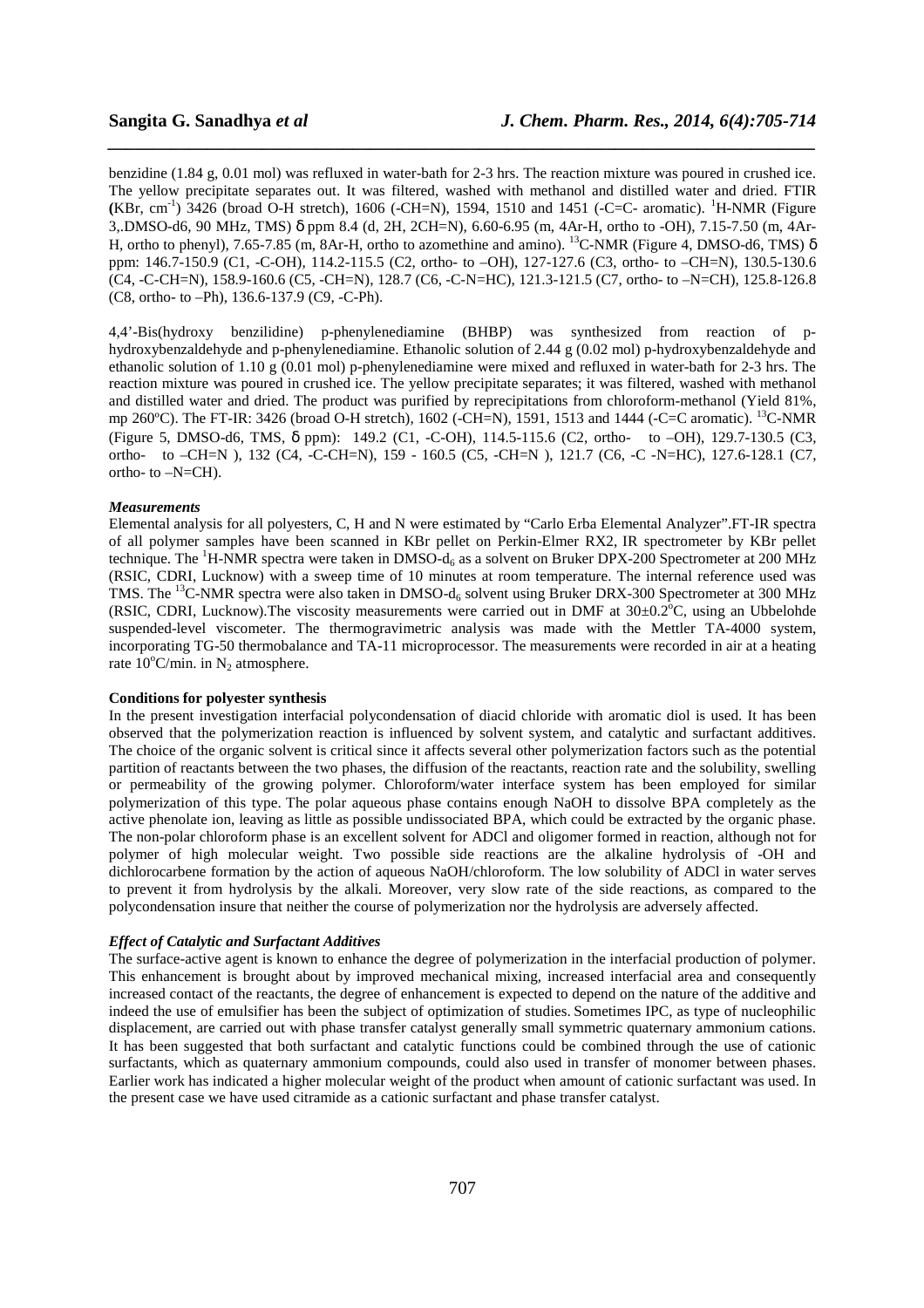Considering the experience of previous investigators**,** the reactants ADCl and BPA were taken in equimolar ratio, using chloroform-water interphase system and citramide as phase transfer catalyst. The stirring was vigorous and continuous and the duration of reaction was 5 min. at  $30^{\circ}$ C. These are summarized in Table 1.

*\_\_\_\_\_\_\_\_\_\_\_\_\_\_\_\_\_\_\_\_\_\_\_\_\_\_\_\_\_\_\_\_\_\_\_\_\_\_\_\_\_\_\_\_\_\_\_\_\_\_\_\_\_\_\_\_\_\_\_\_\_\_\_\_\_\_\_\_\_\_\_\_\_\_\_\_\_\_*

#### Polymerization

The reaction was carried out using mechanical stirrer with a switch to control the speed in a 250 ml beaker. An initial charge of 0.025 mol of NaOH dissolved in a total of 75 ml of water was stirred at a moderate speed with 0.0125 mol of BPA. 0.25 mg of additive, citramide (phase transfer catalyst) dissolved in 10 ml of water was added. The organic phase was prepared by dissolving 0.0125 mol ADCl in 35 ml of chloroform. The speed of the stirrer was raised to the maximum value, and the organic phase was introduced rapidly. Mixing was continued thereafter for 5 min even though the reaction mass turned to a semisolid paste and adhered to the walls of the container. Total of 5 min. was allowed to elapse so that the reaction presumably could continue for full time, as is known to occur in precipitates in mixed systems. At the end of the 5 min period stirring (which still in progress) was interrupted and acetone added to the beaker. After one minute of gentle stirring the polymer was filtered off and washed with acetone to remove unreacted monomers and chloroform. The moist product was returned to the container, stirred with distilled water to wash out excess alkali and salts, and then filtered. The water washing was repeated twice or more till it is free from impurities. The polymerized product was dried to constant weight in a vacuum oven at 40ºC.

In the similar manner other polyesters were prepared adopting the same procedure outlined above selecting appropriate acid chloride and diol. Thirteen polyesters of, ADCl or SECl with aromatic diols BPA, RES, 15DHN, BHBA, BHBB, BHBP, and BHBPT reported in the present investigation have been synthesized by the above IPC technique and reaction conditions.

The polymerization reaction is representing as follows:

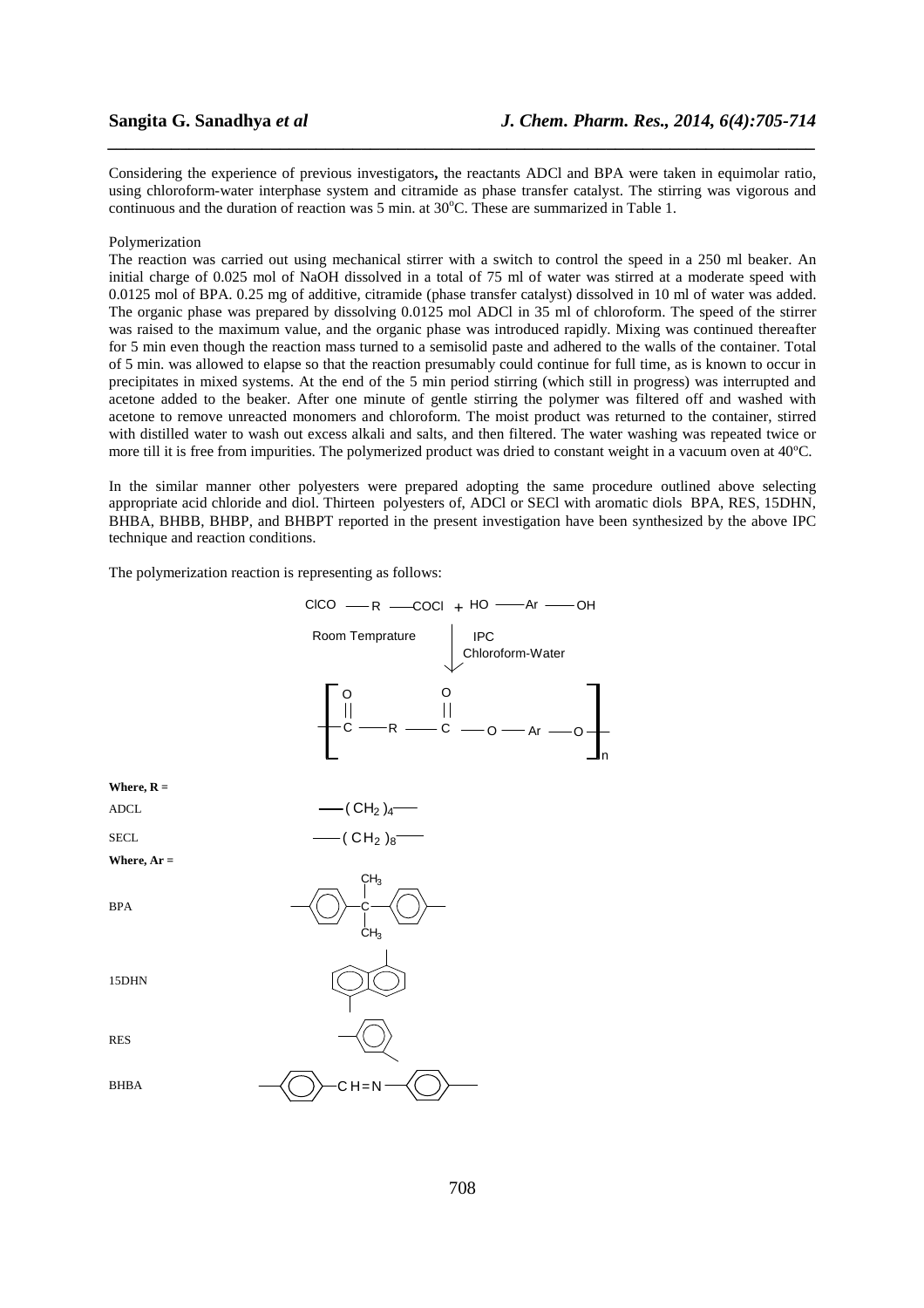

#### **RESULTS AND DISCUSSION**

*\_\_\_\_\_\_\_\_\_\_\_\_\_\_\_\_\_\_\_\_\_\_\_\_\_\_\_\_\_\_\_\_\_\_\_\_\_\_\_\_\_\_\_\_\_\_\_\_\_\_\_\_\_\_\_\_\_\_\_\_\_\_\_\_\_\_\_\_\_\_\_\_\_\_\_\_\_\_*

Thirteen linear aliphatic-aromatic polyesters were synthesized by stirred interfacial polycondensations of various diacid chlorides and aromatic diols using chloroform/water interphase, citramide as phase transfer catalyst at  $30^{\circ}$ C as listed in Table 2. *Yield and Appearance* 

Yields of the different polymer samples involving adipoyl moiety are in the range from 20 to 67% while those of sebacyl moiety are from 32 to 86% (Table 2). All the polyesters are solid powders and coloured depending upon the types of aromatic diol involved. The polyesters PAD3, PAD4, PSE3 and PSE4 are black powders while other polyesters are either brown to dark brown powders.

### *Elemental Analysis*

The results of elemental analysis of present polyesters are given in Table 3 The observed percentage of C, H, and N contents in present polyesters are fairly in good agreement with those theoretically calculated based on the repeat units in the chain. This suggests that both monomers join alternatively in 1:1 mole ratio.

## *Solubility Behaviors*

A study of solubility of polymers in different types of solvents is of great importance, both for processing the polymers and for the service of article made from them. Many films and synthetic fibers are produced from the solutions. The solubility behavior also provides additional information about polymer-polymer and polymer-solvent interactions. Relative solubilities in different solvents are summarized in Table 4. The polyesters PAD1, PAD2, PAD3, PAD4, PAD5, PAD6, PAD7 are soluble in DMF and THF at room temperature while in DMSO they dissolve only on heating. They are partially soluble in nitrobenzene (NB) and insoluble in chlorobenzene (CB), dimethylacetamide (DMA), dichloroethane (DCE), ethylacetoacetate (EAA), ethyl chloroacetate (ECA), methanol, ethanol, and petroleum ether.

The polyesters involving sebacic acid moiety PSE1, PSE2, PSE4, PSE5, and PSE7 are soluble in THF and in DMF except PSE6, which is only partially soluble in DMF on heating (Table 4). These all polyesters are only partially soluble in DMSO and NB even on heating except PSE4 and PSE7, which get dissolved in DMSO on heating.

#### *Solution Viscosity*

Intrinsic viscosity [η] is a measure of hydrodynamic volume and depends on molecular weight as well as on the size of the polymer coil in a given solution. There are number of methods which have been used to calculate the intrinsic viscosity [η] of polymer solutions. The intrinsic viscosities of present polymer samples determined in DMF at  $30^{\circ}$ C using Huggins equation [41], Kraemer equation [42], Schulz-Blaschke equation 43 and Martin equation 44 are given Table 5 along with Huggins KH, Kraemer KK, Schulz-Blaschke KSB and Martin KM constants.Study of Table 5 shows that in general, the values of [η] in DMF at 30°C obtained by using the Schulz-Blaschke equation (3) are slightly higher than those of other three equations. Since, the difference between  $[\eta]$  obtained by the various equations is not large, we have taken an average value of all the four equations, which is given, in the last column of the Table 5.

An examination of intrinsic viscosities (Table 5) of given polyesters reveals that **PAD4** has the highest solution viscosity and **PSE5** has the lowest. The intrinsic viscosities of the investigated polyesters are in the range from 0.160 to 0.229 dl/g and follows the sequence,

### **PAD4 > PSE1 = PSE2 > PAD6 > PAD5 = PAD7 > PAD1 >PSE4 > PSE3 > PSE5.**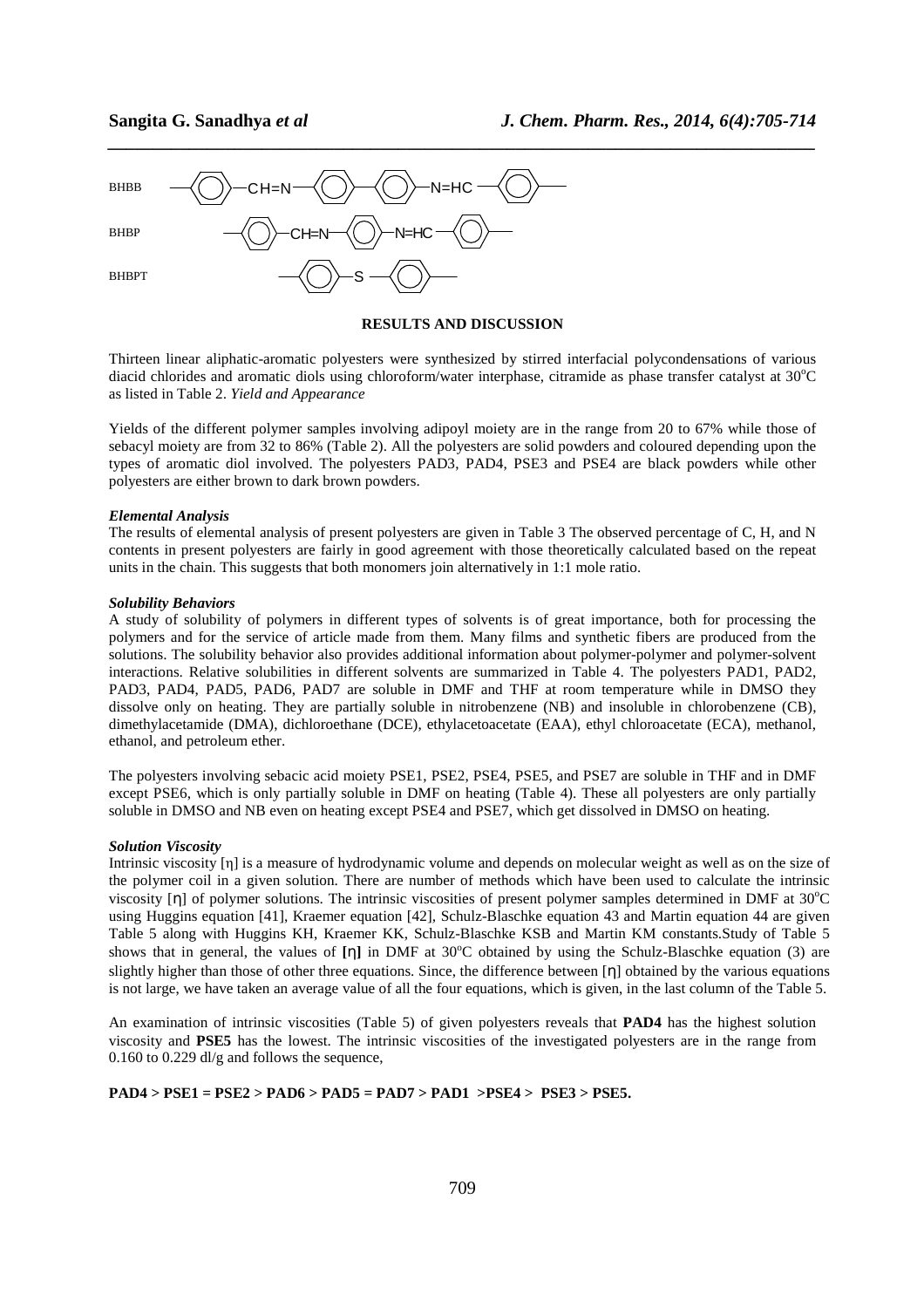For the present polymer samples, the values of KH-KK are in the range 0.47 to 0.50, with an average value of 0.48±0.01. This average value of KH-KK is in excellent agreement with the theoretically predicted value of 0.5 [45]. Further, generally the values of KH (hydrodynamic constant) are > 0.30, indicating chloroform to be a good solvent for these polymers.

*\_\_\_\_\_\_\_\_\_\_\_\_\_\_\_\_\_\_\_\_\_\_\_\_\_\_\_\_\_\_\_\_\_\_\_\_\_\_\_\_\_\_\_\_\_\_\_\_\_\_\_\_\_\_\_\_\_\_\_\_\_\_\_\_\_\_\_\_\_\_\_\_\_\_\_\_\_\_*

### *Spectral Characterization*

FTIR spectrums all the present thirteen polyesters are shown in Figures 6 to 9 The formation of polyester is confirmed from the typical characteristic bands observed at  $1726\pm16$  cm<sup>-1</sup> (>C=O stretch in ester) and 1035 $\pm$ 32 and 1246±43 cm-1 (C-O-C symmetric and asymmetric stretch) in all the presently investigated polyesters. In adipic acid or sebacic acid,>C=O stretch was observed at 1690 cm<sup>-1</sup> which on esterification has shifted to 1726 $\pm$ 16 cm<sup>-1</sup> as expected. In all the polyesters the absorption band at  $1473\pm13$  cm<sup>-1</sup> indicates incorporation of  $-(CH<sub>2</sub>)<sub>n</sub>$ - of adipic or sebasic carboxylate moiety. The different types of polyesters can be distinguished from each other by a few other characteristic absorption frequencies of involved aromatic diols.

The involvement of BPA moiety in PAD1 and PSE1 is indicated by a band at 1384 cm<sup>-1</sup> (isopropyl group and bands at  $1612$  and  $1510 \text{ cm}^{-1}$  (aromatic C=C stretch). The presence of resorcinol moiety in PAD2 and PSE2 is confirmed due to bands at  $1610\pm10$  cm<sup>-1</sup> and  $1500\pm10$  cm<sup>-1</sup> (aromatic C=C stretch) and 900, 765, 683 cm<sup>-1</sup> (1,3- disubstituted benzene. The 15DHN moiety in PAD3 can be identified due to bands at 1675-1600 cm<sup>-1</sup> and 1575 cm<sup>-1</sup> because of ring stretching vibration of substituted naphthalene. It is difficult to separately identify BHBA, BHBB and BHBP as all these diols contain same aromatic or -CH=N- groups in one another. The presence of characteristic band for -  $CH=N-$  at 1610-1580 cm<sup>-1</sup> confirms the presence of benzilidine group. It may be noted that intensity of band varies as the number of -CH=N- are different in these polyesters. A weak band at 730 cm<sup>-1</sup> (C-S-C) and band at 1599 cm<sup>-1</sup> (C=C aromatic) show involvement of BHBPT in polyester.

<sup>1</sup>H-NMR spectra of four selected polyesters PAD1, PAD4 PSE1 and PSE4 obtained in DMSO-d6 solvent on Bruker DPX-200 spectrometer at 200 MHz (RSIC, CDRI, Luknow) with a sweep time of 10 minutes, at room temperature are shown in Figs. 10 to 13. The internal reference used was TMS.

**PAD1** (Figure 10): 4H of two -CH<sub>2</sub>- and 4H of two -CH<sub>2</sub>O- in adipoyl moiety appears at  $\delta$  1.51 ppm and at 2.26 ppm, respectively. A sharp singlet at δ 1.59 ppm is indicative of 6H of isopropyl unit **56,57** and two doublets in the range of 6.60-6.62 and 6.94-6.97 ppm corresponds to 4 Ar-H (o- to isopropyl group) and 4 Ar-H (m- to isopropyl group) in BPA segment. **PAD4** (Figure 11): 4H of two -CH<sub>2</sub>- and 4H of two -CH<sub>2</sub>O- in adipoyl moiety appear at  $\delta$ 1.61 ppm and at 2.26 ppm, respectively. Multiplet in the range of 6.79 to 7.76 ppm corresponds to 8Ar-H of BHBA segment. 4Ar-H ortho- to OC=O link, and 2Ar-H ortho- to amino + 2Ar-H ortho- to benzilidine groups resonate around 7.25-7.76, and 6.90-7.12<sup>58</sup>, respectively. A singlet at  $\delta$  9.77 ppm is due to 1H of -CH=N-. small peak at 6.70-6.79 ppm is due to 2Ar-H, ortho- to residual end –OH group of BHBA moiety. **PSE1** (Figure 12)**:** 12H (a,b) of 6 -CH<sub>2</sub>- and 4H(c) of two -CH<sub>2</sub>CO- of sebacyl moiety appear at  $\delta$  1.23-1.51 and at 2.17 ppm, respectively. A sharp singlet at δ 1.57 ppm is indicative of 6H of isopropyl unit **56,57** and two doublets in the range of 6.60-6.63 and 6.94- 6.97 ppm corresponds to 4 Ar-H (o- to isopropyl group) and 4 Ar-H (m- to isopropyl group) in BPA segment. **PSE4**  (Figure 13):  $12H(a,b)$  of 6 -CH<sub>2</sub>-,  $4H(c)$  of two -CH<sub>2</sub>C=O- of sebacyl moiety appear at  $\delta$  1.22-1.45 and at 2.14 ppm, respectively. Multiplet in the range of 6.86 to 7.73 ppm corresponds to 8Ar-H of BHBA segment. 4Ar-H ortho-OC=O (ester), and 2Ar-H ortho- to amino + 2Ar-H ortho- to benzilidine groups resonate around 7.37-7.73, 6.86- 7.31 ppm, respectively. A singlet at δ 8.9 ppm is due to 1H of -CH=N- .**<sup>58</sup>** A small peak at 6.66 ppm is attributed to Ar-H ortho- to residual end –OH group of BHBA moiety.

#### *Thermal gravimetric analysis:*

Thermograms for the two investigated polyester samples: PAD1 and PSE1 are shown in Figure 14 From these thermograms initial decomposition temperature  $(T_i)$ , temperature for maximum rate of decomposition  $(T_{\text{max}})$  and half volatilization temperature  $T_{50}$  and integral procedural decomposition temperature (IPDT) have been summarized in Table 6. Qualitative behaviour of each of these thermograms has been described.

**PAD1** (Figure.14a): Thermogram indicates the two-step degradation of PAD1. In the first step in the temperature range  $174^{\circ}$ C to  $319^{\circ}$ C only 8.5% weight loss occurred. The second step degradation from 319 to  $496^{\circ}$ C has accounted for 77.8% weight loss. The temperature at which maximum degradation of polyester PAD1 took place in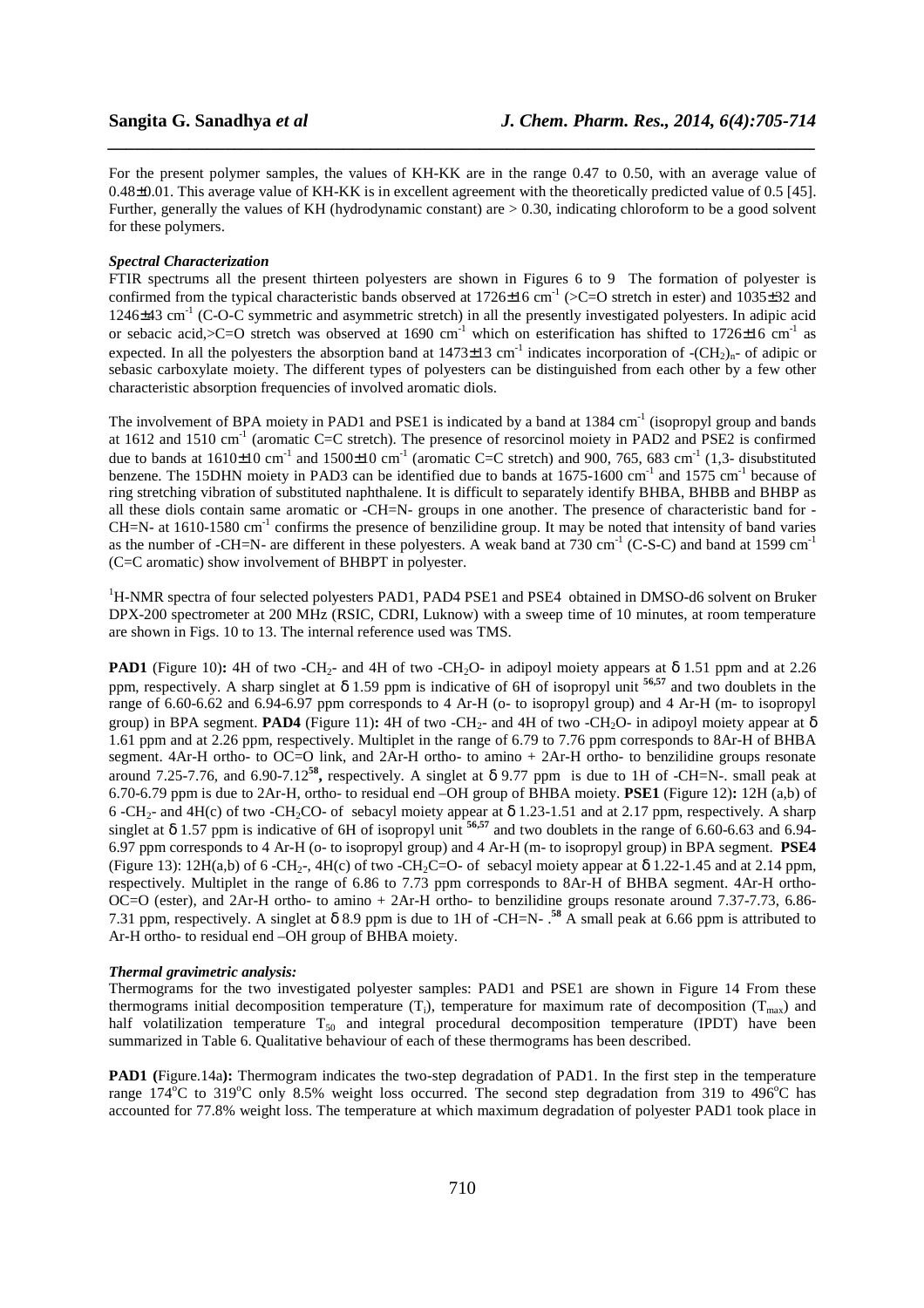this step was 395°C. The temperature at which 50% weight of polymer degraded was 379°C. At 700 °C temperature 14.8% residue was left behind.

*\_\_\_\_\_\_\_\_\_\_\_\_\_\_\_\_\_\_\_\_\_\_\_\_\_\_\_\_\_\_\_\_\_\_\_\_\_\_\_\_\_\_\_\_\_\_\_\_\_\_\_\_\_\_\_\_\_\_\_\_\_\_\_\_\_\_\_\_\_\_\_\_\_\_\_\_\_\_*

**PSE1** (Figure 14b): It exhibits three-step thermal degradation. The first step decomposition started at 161<sup>o</sup>C, which extended up to  $331^{\circ}$ C, accounting for about 33.7% weight loss. The second step degradation from 331 to 490 $^{\circ}$ C has accounted for 28.8% weight loss and in the third step degradation from  $490^{\circ}$ C to  $635^{\circ}$ C about 29.6% weight was lost. The maximum rates of weight loss occurred at 268, 388 and 550°C in the first, second and third step, respectively. 50% of the polyester weight loss occurred at 407°C. The residue left behind at 700°C was 7.6%.

#### **Table 1. Reaction conditions for the synthesis of polyester from ADCl and BPA**

| Interface System   |   | Chloroform/Water                |
|--------------------|---|---------------------------------|
| Phase volume ratio |   | $35 \text{ ml}$ $85 \text{ ml}$ |
| Reactants          | ۰ | $ADCl = 0.0125$ mol             |
|                    |   | $BPA = 0.0125$ mol              |
| Acid acceptor      |   | $0.025$ mol NaOH                |
| Additive           |   | Citramide                       |
| Temperature        |   | $30^{\circ}$ C                  |
| Time               |   | $5 \text{ min}$ .               |
| Stirring           |   | Vigorous and continuous         |

**Table 2. Polyesters obtained by the interfacial polycondensation technique from different aliphatic diacid chlorides with aromatic diols** 

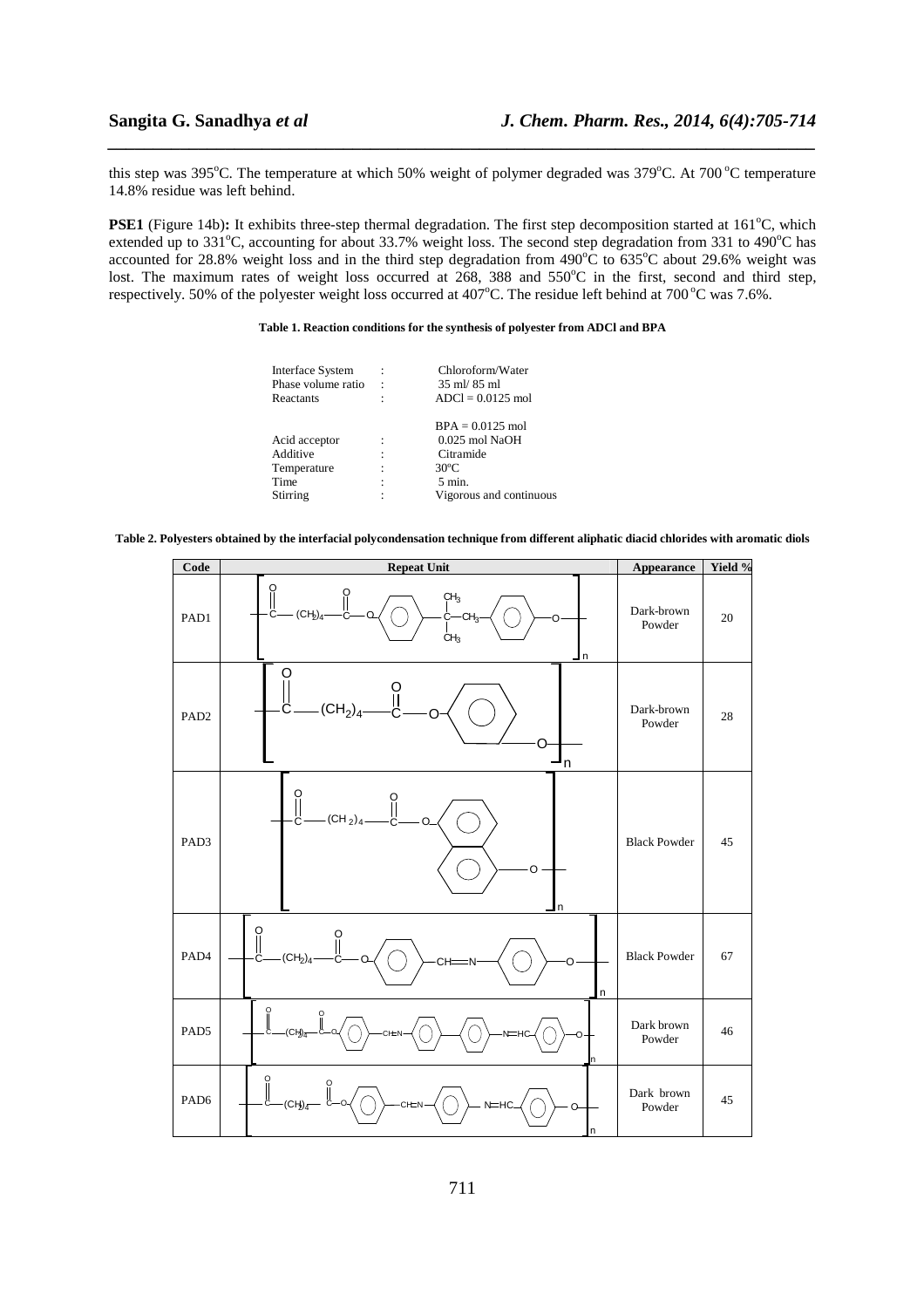

**Table 3. Elemental analysis C, H, and N % contents in the polyesters** 

| Polvester        |       | $C\%$ | H%    |      | $N\%$ |      |  |
|------------------|-------|-------|-------|------|-------|------|--|
|                  | calc. | obs.  | Calc. | obs. | calc. | obs. |  |
| PAD1             | 74.55 | 74.51 | 6.50  | 6.41 |       |      |  |
| PAD <sub>2</sub> | 62.88 | 62.78 | 5.24  | 5.14 |       |      |  |
| PAD <sub>3</sub> | 71.11 | 71.03 | 5.18  | 5.08 |       |      |  |
| PAD4             | 70.58 | 70.29 | 5.30  | 5.19 | 4.33  | 4.03 |  |
| PAD5             | 76.49 | 76.31 | 5.17  | 5.02 | 5.57  | 5.25 |  |
| PAD6             | 73.23 | 72.92 | 5.20  | 5.11 | 6.57  | 6.28 |  |
| PAD7             | 65.45 | 65.31 | 5.45  | 5.35 |       |      |  |
| PSE <sub>1</sub> | 78.12 | 78.03 | 5.20  | 5.08 |       |      |  |
| PSE <sub>2</sub> | 69.56 | 69.36 | 7.24  | 7.14 |       |      |  |
| PSE3             | 71.87 | 71.59 | 7.81  | 7.58 |       |      |  |
| PSE <sub>4</sub> | 72.80 | 72.56 | 6.64  | 6.59 | 3.69  | 3.58 |  |
| PSE <sub>5</sub> | 77.41 | 77.21 | 6.09  | 5.98 | 6.01  | 5.84 |  |
| PSE <sub>6</sub> | 74.67 | 74.54 | 6.27  | 6.19 | 5.80  | 5.63 |  |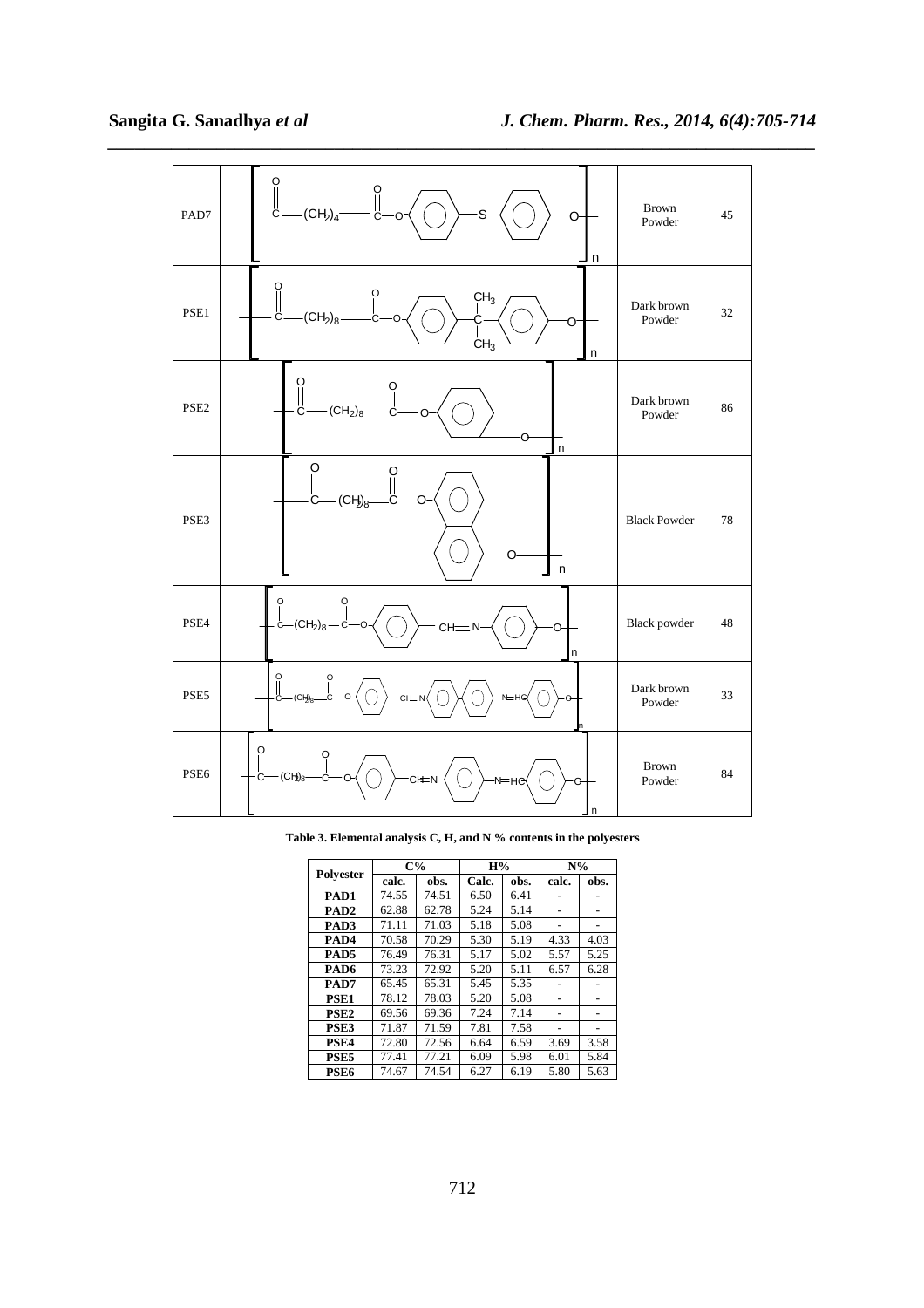| Table 4. Relative solubilities of Polyesters in different solvents at 30°C |
|----------------------------------------------------------------------------|

| Solvent         | polyesters of $ADCl +$ aromatic diol |                  |           |                  |                  |                  |           |                  | polyesters of $SECl +$ aromatic diols |                  |                  |                  |           |             |  |
|-----------------|--------------------------------------|------------------|-----------|------------------|------------------|------------------|-----------|------------------|---------------------------------------|------------------|------------------|------------------|-----------|-------------|--|
|                 | PAD1                                 | PAD <sub>2</sub> | PAD3      | PAD <sub>4</sub> | PAD <sub>5</sub> | PAD <sub>6</sub> | PAD7      | PSE <sub>1</sub> | PSE <sub>2</sub>                      | PSE <sub>4</sub> | PSE <sub>5</sub> | PAD <sub>6</sub> | PAD7      | <b>PSE1</b> |  |
| <b>THF</b>      | S                                    | S                | S         | S                | S                | S                | S         | S                | S                                     | S                | S                | S                | S         | S           |  |
| DMF             | S                                    | S                | S         | $\sim$<br>э.     | S                | S                | S         | S                | S                                     | $\sim$<br>S      | S                | PS               | S         | S           |  |
| <b>DMSO</b>     | <b>SH</b>                            | SΗ               | <b>SH</b> | <b>SH</b>        | <b>SH</b>        | <b>SH</b>        | <b>SH</b> | <b>PS</b>        | PS                                    | <b>SH</b>        | <b>PS</b>        | PS               | <b>SH</b> | PS          |  |
| Nitrobenzene    | <b>PS</b>                            | PS               | <b>PS</b> | PS               | <b>PS</b>        | <b>PS</b>        | PS        | <b>PS</b>        | <b>PS</b>                             | <b>PS</b>        | <b>PS</b>        | PS               | PS        | <b>PS</b>   |  |
| Chlorobenzene   | <b>IS</b>                            | IS               | IS        | <b>IS</b>        | <b>IS</b>        | IS               | IS        | IS               | <b>IS</b>                             | <b>IS</b>        | IS               | IS               | IS        | <b>IS</b>   |  |
| <b>DMA</b>      | <b>IS</b>                            | IS               | IS        | <b>IS</b>        | IS               | IS               | IS        | IS               | IS                                    | IS               | IS               | IS               | <b>IS</b> | IS          |  |
| Dichloroethane  | <b>IS</b>                            | IS               | IS        | <b>IS</b>        | <b>IS</b>        | <b>IS</b>        | IS        | IS               | <b>IS</b>                             | <b>IS</b>        | IS               | IS               | <b>IS</b> | <b>IS</b>   |  |
| Chloroform      | IS                                   | IS               | IS        | IS               | IS               | <b>IS</b>        | IS        | IS               | IS                                    | IS               | IS               | IS               | IS        | IS          |  |
| <b>ECA</b>      | IS                                   | IS               | IS        | <b>IS</b>        | IS               | <b>IS</b>        | IS        | IS               | IS                                    | <b>IS</b>        | IS               | IS               | <b>IS</b> | <b>IS</b>   |  |
| EAA             | IS                                   | IS               | IS        | IS               | <b>IS</b>        | <b>IS</b>        | IS        | IS               | IS                                    | <b>IS</b>        | IS               | IS               | IS        | IS          |  |
| Methanol        | IS                                   | IS               | IS        | <b>IS</b>        | <b>IS</b>        | <b>IS</b>        | IS        | IS               | IS                                    | <b>IS</b>        | IS               | IS               | <b>IS</b> | IS          |  |
| Ethanol         | <b>IS</b>                            | IS               | IS        | IS               | <b>IS</b>        | <b>IS</b>        | IS        | IS               | IS                                    | IS               | IS               | IS               | <b>IS</b> | <b>IS</b>   |  |
| Petroleum ether | <b>IS</b>                            | IS               | IS        | IS               | <b>IS</b>        | <b>IS</b>        | IS        | IS               | IS                                    | <b>IS</b>        | IS               | <b>IS</b>        | <b>IS</b> | IS          |  |
| Water           | IS                                   | IS               | IS        | <b>IS</b>        | IS               | <b>IS</b>        | IS        | IS               | IS                                    | IS               | IS               | Б                | <b>IS</b> | IS          |  |

Table 5 Intrinsic viscosity in dl/g and Huggins K<sub>H,</sub> Kraemer K<sub>K</sub>, Schulz-Blaschke K<sub>SB</sub> and Martin K<sub>M</sub> constants for polyesters in DMF at **30<sup>o</sup>C** 

|                  | Eq(1) |       | Eq(2) |        | Eq(3) |          | Eq(4) |       |         |
|------------------|-------|-------|-------|--------|-------|----------|-------|-------|---------|
| <b>CODE</b>      | [n]   | $K_H$ | [n]   | $ K_K$ | [n]   | $K_{SB}$ | [n]   | $K_M$ | $<\eta$ |
| PAD <sub>1</sub> | 0.136 | 0.261 | 0.346 | 0.228  | 0.136 | 0.250    | 0.135 | 0.255 | 0.188   |
| PAD4             | 0.229 | 0.313 | 0.229 | 0.182  | 0.230 | 0.289    | 0.230 | 0.300 | 0.229   |
| PAD <sub>5</sub> | 0.207 | 0.220 | 0.206 | 0.253  | 0.207 | 0.209    | 0.207 | 0.215 | 0.206   |
| PAD <sub>6</sub> | 0.218 | 0.245 | 0.217 | 0.234  | 0.218 | 0.230    | 0.218 | 0.237 | 0.218   |
| PAD7             | 0.207 | 0.223 | 0.206 | 0.252  | 0.207 | 0.211    | 0.207 | 0.217 | 0.206   |
| PSE <sub>1</sub> | 0.222 | 0.254 | 0.221 | 0.226  | 0.222 | 0.238    | 0.222 | 0.246 | 0.222   |
| PSE <sub>2</sub> | 0.221 | 0.329 | 0.221 | 0.168  | 0.221 | 0.305    | 0.221 | 0.315 | 0.221   |
| PSE3             | 0.172 | 0.238 | 0.172 | 0.244  | 0.172 | 0.227    | 0.172 | 0.232 | 0.172   |
| PSE <sub>4</sub> | 0.179 | 0.272 | 0.179 | 0.215  | 0.179 | 0.256    | 0.179 | 0.264 | 0.179   |
| PSE <sub>5</sub> | 0.160 | 0.259 | 0.160 | 0.228  | 0.160 | 0.247    | 0.160 | 0.253 | 0.160   |

**Table 6 Thermal behavior of polyesters in air** 

| Polymer          | <b>Step</b> | $T_i$<br>$\rm ^{o}C$ | $T_{\rm max}$<br>$\rm ^{o}C$ | $\mathbf{T_f}$<br>$\rm ^{o}C$ | $T_{10}$<br>$\rm ^{o}C$ | $T_{50}$<br>$\rm ^{o}C$ | <b>IPDT</b><br>$\rm ^{o}C$ | Residue % |
|------------------|-------------|----------------------|------------------------------|-------------------------------|-------------------------|-------------------------|----------------------------|-----------|
| PAD1             | П           | 174<br>319           | 192<br>395                   | 319<br>496                    | 234                     | 379                     | 338                        | 14.8      |
| PSE <sub>1</sub> | П<br>Ш      | 161<br>331<br>490    | 268<br>388<br>550            | 331<br>490<br>635             | 234                     | 407                     | 356                        | 7.6       |

# **CONCLUSION**

The investigated linear aliphatic-aromatic polyesters show excellent solubility in DMF and THF at ambient temperature. They are partially soluble in DMSO and NB. However, in many cases they dissolve in DMSO on the heating. The intrinsic viscosity of linear aliphatic-aromatic polyesters varies in the range of 0.160-0.229 dl/g at 30°C. The IR a spectra of polyester is confirmed in the linear aliphatic aromatic polyesters from the typical characteristic bands observed at 1726±16 (>C=O stretch in ester) and 1035±32 and 1246±43 (C-O-C symmetric and asymmetric stretch).High-resolution <sup>1</sup>H-NMR spectra of four selected aliphatic-aromatic polyesters PAD1, PAD4, PSE1 and PSE4 were consistent with the structure of repeat unit in corresponding polyesters. The thermal behavior of polyester PAD1 decompose in two-steps and PSE1 polyester shows three-step thermal degradation. Both polyester have modest to good thermal stability. From this study it can be seen that the thermal stability is highly dependent on the type of diacid and/or diol moieties and their chemical structure. It is found that by replacing aromatic rings in place of aliphatic chain in the polyester, the thermal stability can be enhanced significantly.

### **REFERENCES**

[1] Seymour, R.B., Kirshenbaum G.S, editors. *High performance polymers: their origin and development.* New York: Elsevier; **1986**.